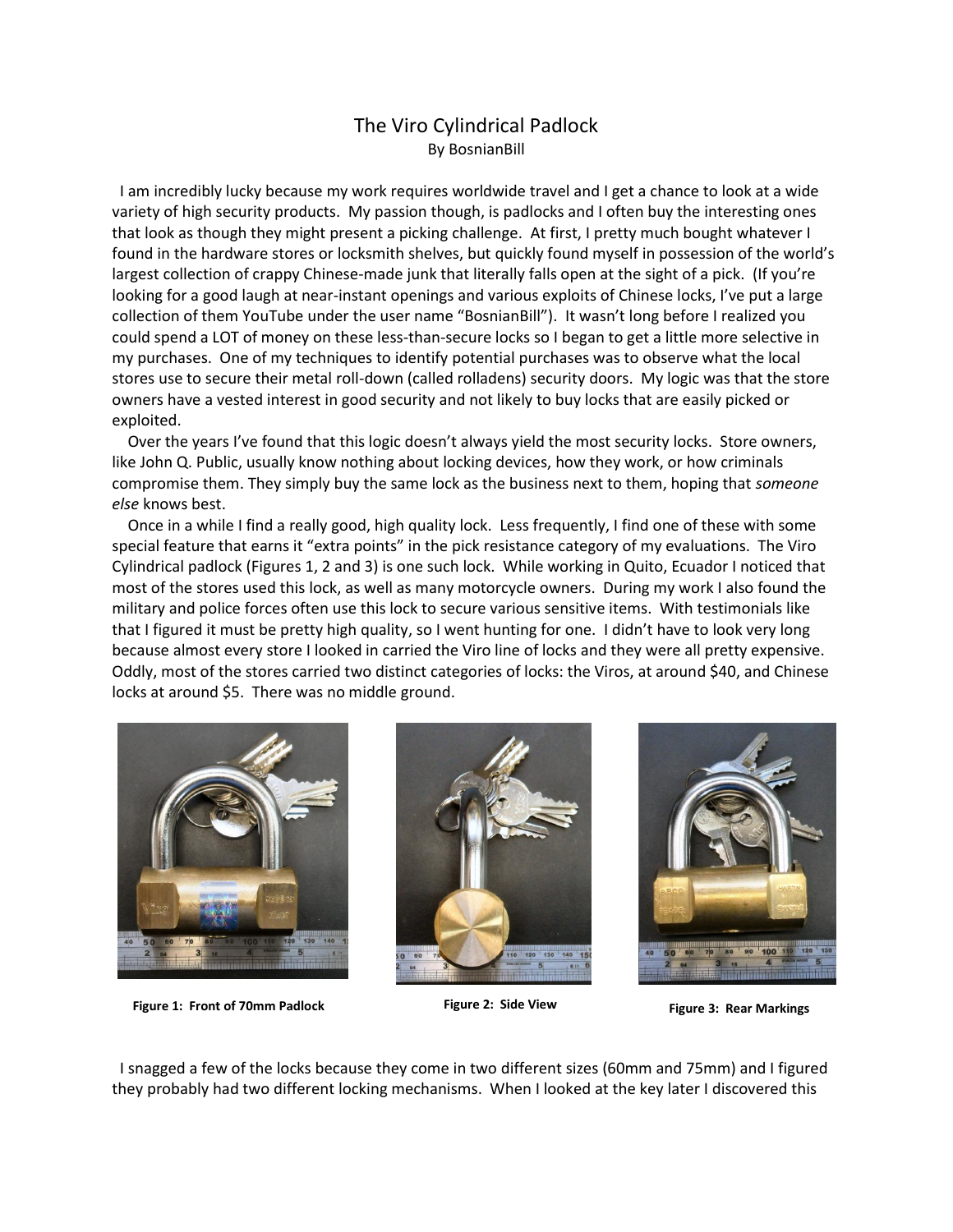assumption was wrong and both locks contain identical *4-pin* cores. I was angry at myself for investing so much money in 4-pin locks, figuring I'd pick them in a few seconds, as we all can with 4-pin Master locks. I thought, "what the hell" and threw in a tension wrench and started picking with a Peterson hook. Nothing. The feel of the pins was springy, with no binding pin. I kept picking, becoming more and more frustrated with the lock and my apparent lack of skill. This went on until my blood pressure spiked at around 9000/1200, so I threw it down and went to dinner.

 The next morning I woke up around 0400 thinking about that stupid lock. I couldn't sleep so I picked up one of the other locks and began working on it. Then I tried the third one. Three hours later my partner called from the lobby asking if I was coming to work today. Damn, all that time had slipped by and I *still* hadn't managed a single opening from any of the locks.

 During the day I couldn't focus on anything but my failure to open the locks. As we passed a store I pointed out a Viro securing a nearby store and made a comment to the driver. He said they were very good locks and *could not be picked.* Caca. I knew that *all* locks can be picked and began obsessing about it again. Before long, my engineer brain kicked in and I started thinking about what could possibly be frustrating my picking attempts. Heck, I couldn't even get the pins to set, more or less find a binding pin. In a flash, it came to me. Something was blocking the core rotation. I couldn't wait to get back to check out me theory.

 Back in my room I grabbed the first lock and shined an LED flashlight into the keyway and FINALLY began to understand why the lock is "unpickable". It IS unpickable, to anyone that doesn't know its secret – and I had just found it: The Viro is no ordinary 4-pin lock! It has a secret.

 With my flashlight I was barely able to make out a pin nestled in the *bottom* of the keyway that prevents the core from rotating (Figure 4). What an elegant security measure (and one other manufacturers of high quality locks have used as well). I quickly picked the 5<sup>th</sup> pin, which allowed the

core to rotate slightly, and was finally able to find a binding pin. I tried picking it, only to discover it was a security pin – probably a spool or mushroom, but with an unusual feel. As the core counter-rotated, the pin in the bottom popped back up, again preventing the core from turning. With the core blocked, I couldn't pick the security pin. Damn, stuck again. This went on until bed time… No openings.

 Again, I woke up early thinking about the lock. I figured the bottom pin needed to be neutralized somehow and pushed a thin tension wrench handle into the bottom of the keyway, hoping to depress the pin. This sounds good in theory, but doesn't work so well in practice. The detent is spring loaded and my tension wrench couldn't reliably hold it below the sheer line while I picked the pins at the top. I struggled and finally, by some fluke managed to get my first opening of this "simple 4-pin" lock. I couldn't repeat the opening with the other locks because my makeshift tension wrench wouldn't reliably hold down

**Figure 4: Viro's "Secret"**



the detent. I needed a special tool.

During lunch I went to a hardware store

and bought a file. I was DETERMINED to whip this simple little lock! Back in my hotel room that night I took the file to one of the four keys that came with the Viro and, just for giggles, made a bump key. I won't go into details about this frustrating experiment, suffice to say it didn't work or even come close. Ok, I moved on to phase 2, which required a lot more filing on the bump key.

 I filed down the bump key until only the bottom part of the key remained, which I intended to fit into the bottom of the keyway (Figure

**Figure 5: Beating Viro's Secret**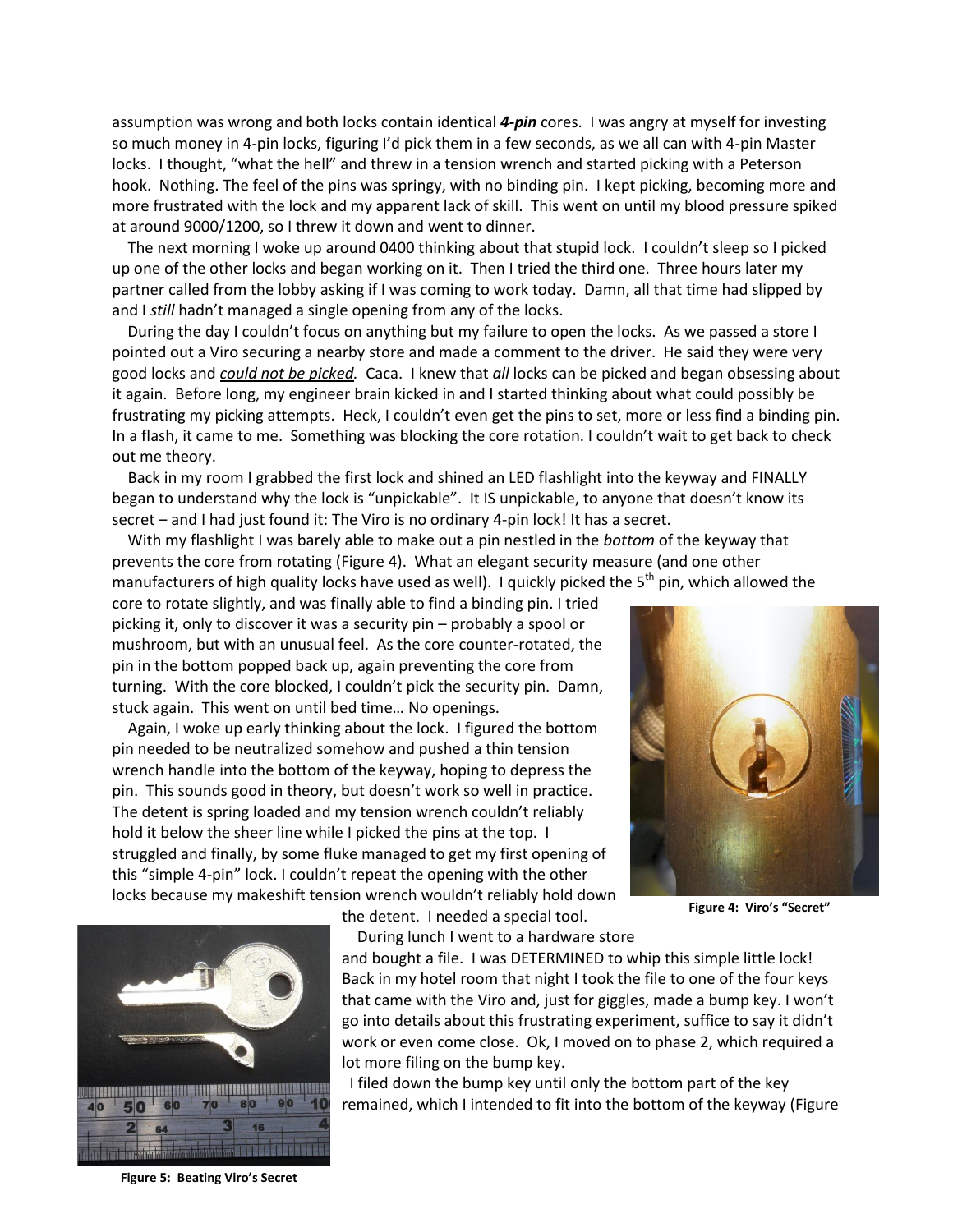5). I've positioned one of the Viro keys above the tool in the photo so you can see how much I had to file away. I later drilled a small hole in the remaining part of the bow so I could fit in a piece of piano wire to act as a tension wrench. Once this tool is inserted into the bottom of the keyway it pushes the "secret" detent into its proper position while still leaving plenty of room in the keyway into which you can fit your pick tools. You can see a little more clearly how this looks in figure 6.

 Now, finally, I was able to begin picking the Viro without having to worry about the detent locking up the plug. I jumped in with a Euro Wave, thinking I'd quickly rake this 4-pinner open and close this chapter on Viro padlocks. To my amazement, it STILL refused to yield! Instead, it gave me a pretty

significant false set, signaling the presence of a security pin. The lock was still fighting back. "OK, no problem" I thought as I replaced the rake with a hook. I set the first security pin only to find another, and another, and another! Not only were they some kind of security pin, but they just felt *weird.* I was still able to set them, but the false sets seemed to vary from small to huge and the spring tension varied from pin to pin. This little lock still had plenty of fight left. Finally, once I adjusted to the variable tension springs and the weird-feeling security pins I figured out they were probably either mushrooms or spools *in every single chamber*.

 Well, at least I could open the Viro padlocks and I briefly found comfort in that. They were *not* "unpickable" as my driver had suggested and I was confident I knew the secret.

 Yet, it bothered me. What was that "weird" feeling? How was the detent positioned? Why did the lock resist bumping so



Figure 6: The tool fitted into the Viro Keyway

well, despite several hundred attempts? Did it still hold more secrets within? I had to know.



Figure 7: Viro cutaway showing the detent.

 Once I returned home I took the locks into my machine shop and clamped one into the milling machine and began cutting. My objective was to remove the core, examine the detent, and get a good look at the chambers and security pins. After carefully milling away a good portion of the solid, hardened brass body, the secrets began to emerge. Once the core was out I discovered there was absolutely nothing special about it. It looks like any American or Master core – solid with no security features whatsoever. The body of the lock contained the answers to all our questions (Figure 7 and Figure 8).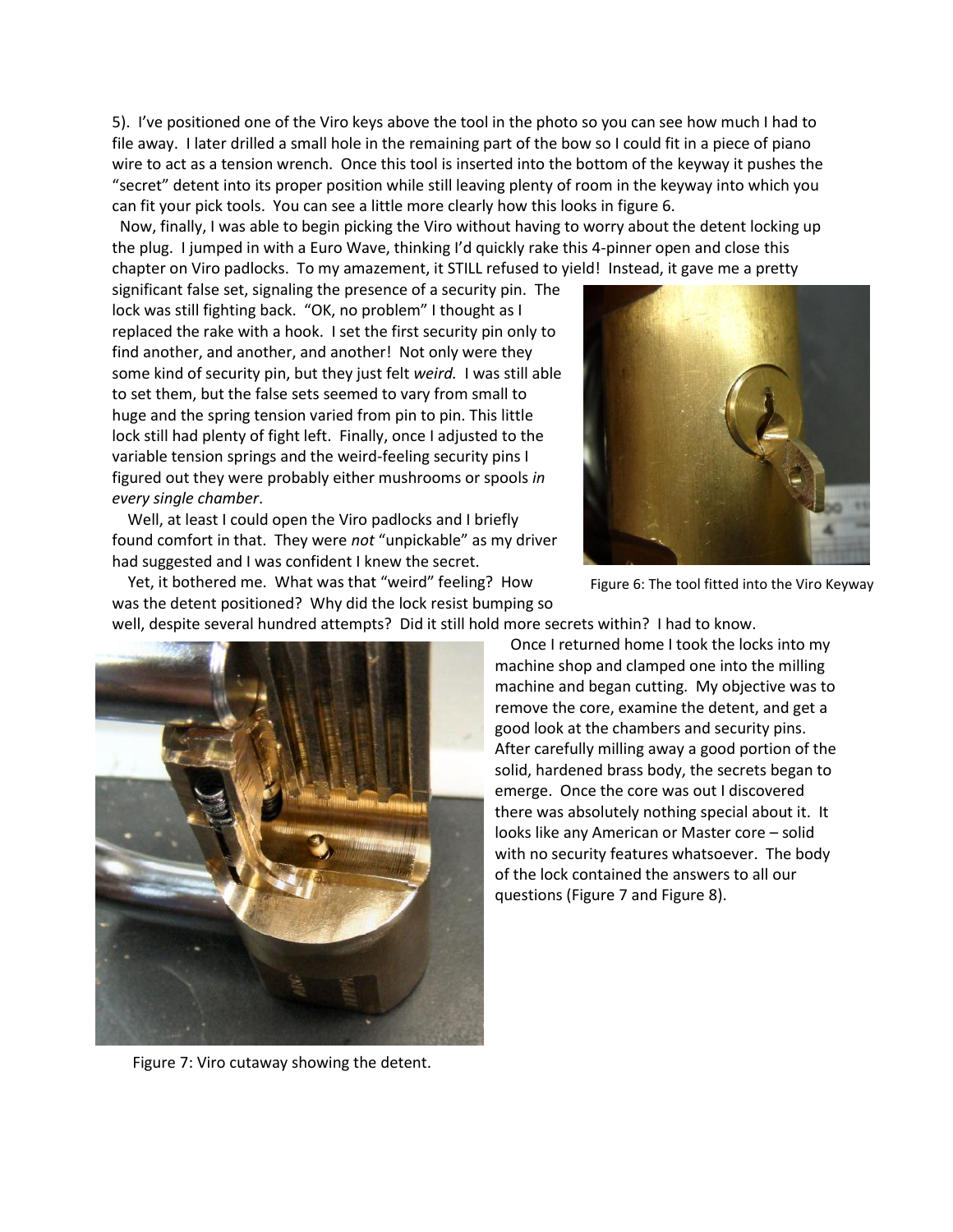

Figure 8: View down the plug chamber

In Figure 9 you can see a close up of the detent. The edges are slightly deformed, probably because I was a little over enthusiastic (read: frustrated) in applying tension before I realized something was preventing the core from rotating.

Looking down the plug chamber in figure 8 you can clearly see the detent in its fully extended position. The small dimple on top, which is pretty hard to see when the plug is in place, is what protrudes into the bottom of the keyway and prevents the plug from rotating. In Figure 9 you can see it is a very simple design but is a supremely effective anti-picking mechanism. (In the rear of the chamber you can see the hardened steel locking bars, which we'll take a look at later).



Figure 9: Close up of Viro's Secret



Figure 10: The pin layout

 Figure 10 shows a couple of interesting things. First, you'll notice that all four drivers are spools – very LONG spools, which probably explained the "weird" feedback I was getting. (They got a little scraped up during the disassembly process). Unlike spool pins of "normal" length, these were pretty difficult to set and the false sets were much different, depending on the number you could get set. The springs in the photo are not the originals – I just put them there for photo purposes. The original springs were of varying lengths, explaining the variation in pressure on the pins – all designed to confuse and discourage a picker.

 The detent sits deep inside at the bottom of the keyway, and this is no accident. If you recall, my initial solution was to make a bump key and force my way into the lock, but I was 100% unsuccessful. The placement of the detent explains why. Since it is near the back of the keyway, slightly

beyond the last pin, only the tip of the key pushes it into the proper